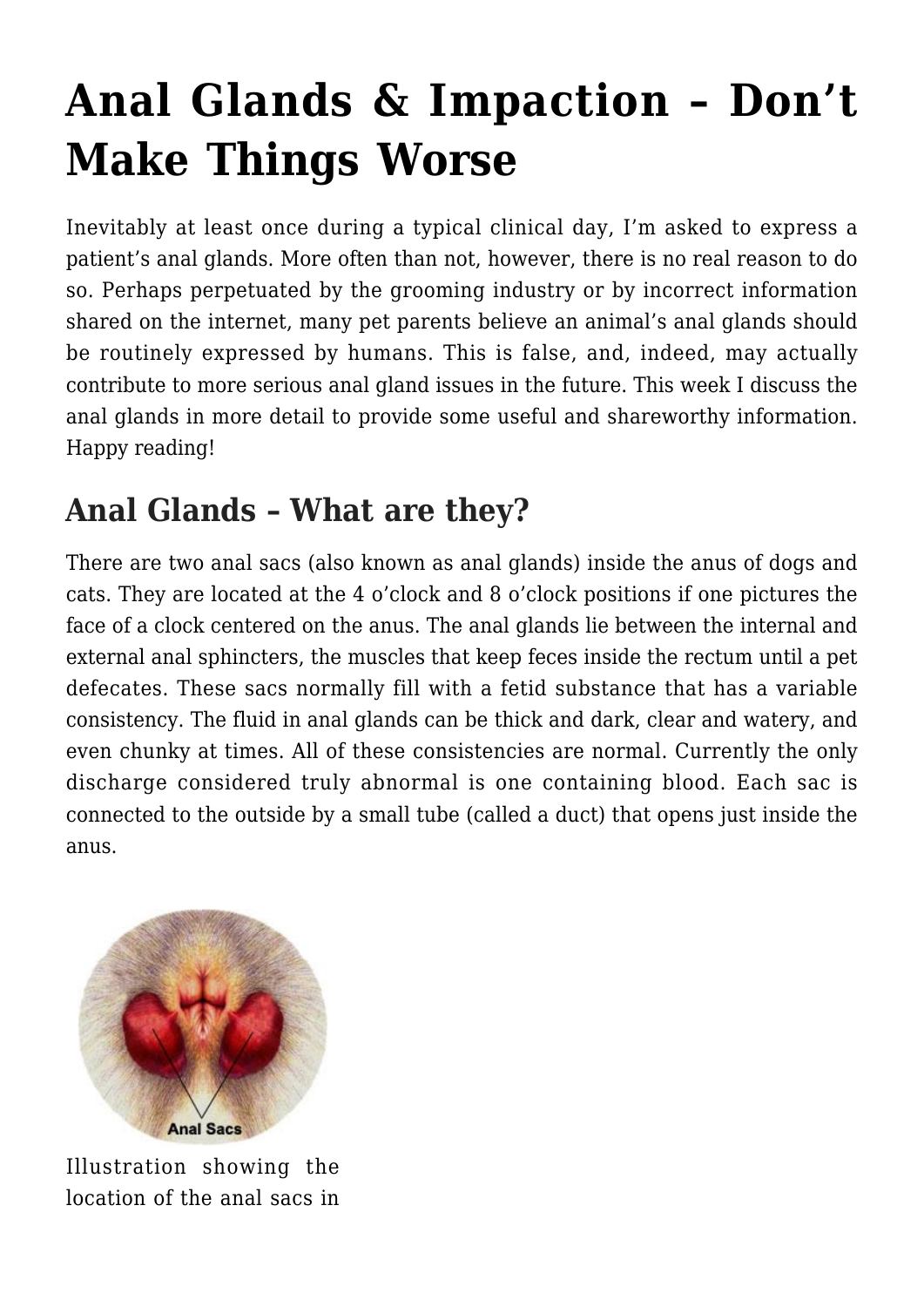Animals have anal glands for both scent marking and self defense. Indeed, dogs and cats are smelling the anal glands when they sniff each other's hind ends. The fluid also helps lubricate feces during defecation since the secretion is expressed onto the surface of the stool. Pet parents should know anal glands are routinely emptied of their secretions during normal defecation.



Dogs sniff the anal glands when meeting each other.

### **Anal Glands – When should I be worried?**

Remember pets typically have no issues expressing their anal glands during routine defecation. However, some patients can't empty them normally, resulting in impaction. *Persistent* scooting is, perhaps, the most common clinical sign observed in pets with impacted anal sacs. One incident of scooting is not necessarily an issue, but repeated scooting should prompt veterinary examination as soon as possible.

Other potential clinical signs include:

- Excessive licking the anus
- Difficulty defecating
- Abnormally formed feces
- Blood on the surface of feces and/or around the anus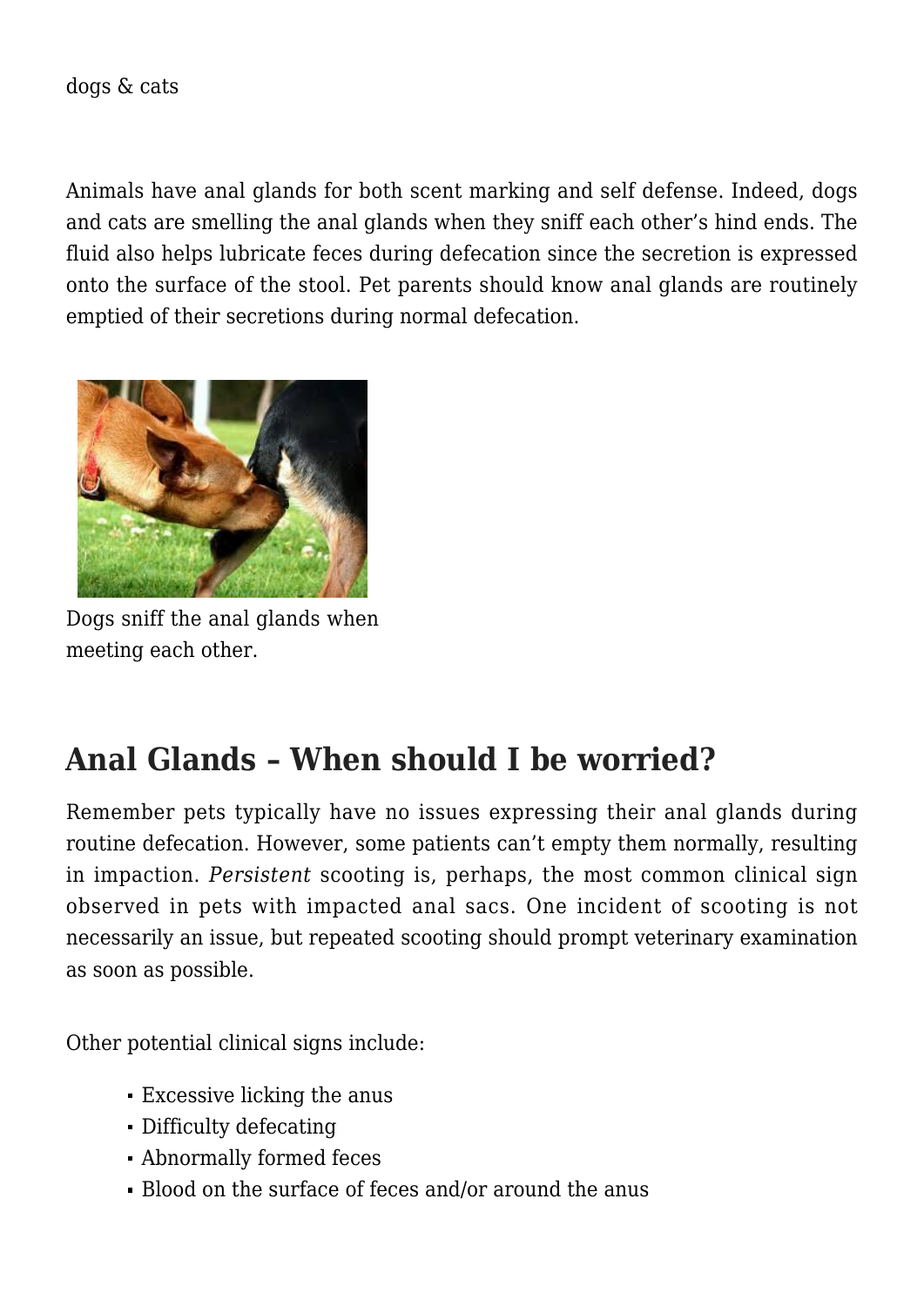Vocalization during defecation

Routine expression of anal glands by people is not recommended. Rather it is best to let pets tell us if there is a problem first, typically through scooting behavior. Why? The tubes that connects each anal gland to the anus, (called ducts) as well as the resultant openings in the rectal wall (called puncta), are very narrow. The current theory is inappropriate and/or repeated expression of anal sacs creates meaningful inflammation in and around them. This inflammation subsequently obstructs the important ducts and/or puncti that can lead to chronic issues like a requirement for repeated human expression and formation of abscesses.

Scooting does *not* necessarily mean there is a problem with the anal glands. Other common causes of this behavior are skin allergies, food hypersensitivities, intestinal parasites (e.g.: cestodiasis or tapeworm infestation), and back pain (e.g.: lumbosacral disease).

## **Anal Gland Impaction – How is it treated?**

Mildly impacted sacs may simply be treated by expressing them, emptying them of their fluid. For those patients with severely inflamed and impacts glands, sedation may be required to irrigate (flush) the sacs. A locally acting and/or systemic antibiotic, as well as appropriate pain medication, may be prescribed.

Overweight and obese animals tend to have recurrent issues because they are not able to empty their anal glands as efficiently as ideal weight animals. Therefore, pets should be kept in a proper body condition to help reduce the incidence of anal gland impaction. There is some evidence anal sac inflammation is exacerbated by envrionmental allergies and/or food hypersensitivities. Accordingly, partnering with a board-certified veterinary dermatologist may be uniquely helpful to identify an underlying issue that predisposes a patient to anal sac impaction.

With each impaction, there is a possibility of scarring that causes further narrowing of the anal ducts. Pets with recurrent anal gland impaction often benefit from surgical removal of these sacs. Removal of the anal sacs (called a sacculectomy) is a specialized surgery. Some primary veterinarians are comfortable performing the operation. Although rare, temporary and permanent nerve damage can happen, resulting in lack of bowel control. Thus, pet parents